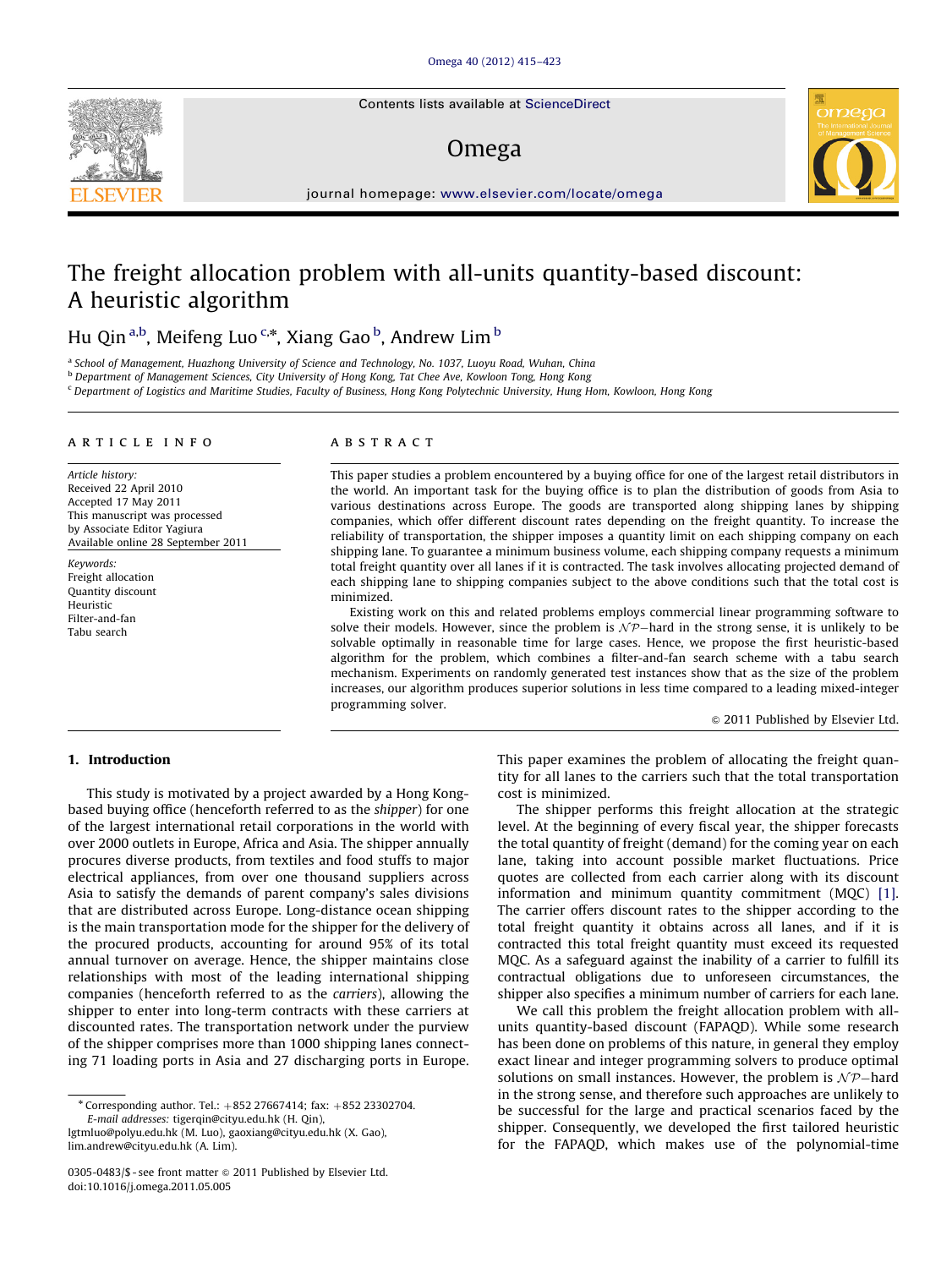solvable min-cost network flow problem to generate solutions, and then uses a filter-and-fan search heuristic with tabu search to locate good solutions.

In our problem, the discount rates offered by each carrier are expressed as discount intervals. If the discount interval adopted for each carrier is determined, the resultant model can be solved in polynomial-time. Thus, identifying the best discount interval to select for each carrier would allow us to find the optimal solution to this problem. Our approach is based on searching the space of combinations of discount intervals for the carriers. In this paper, we propose a filter-and-fan technique with tabu search (F&F) for this purpose; computational experiments on randomly generated instances of practical size show that our approach outperforms CPLEX 11.0 in terms of both solution quality and computation time. Note that other than the F&F, we have also investigated using a standard simulated annealing algorithm or tabu search algorithm with similar neighborhood structures and a variety of parameter settings, but preliminary experiments indicate that our F&F outperforms both these approaches.

The rest of the paper is organized as follows. In Section 2, we provide an overview of existing research that considers the MQC constraint or discounts. We then describe the FAPAQD in detail in Section 3, where we explain the notations used in the remainder of the paper and formulate the problem as a mixed-integer programming (MIP) model. This is followed in [Section 4](#page--1-0) with a description of the F&F for this problem. Our experimental results are given in [Section 5](#page--1-0), and we conclude our paper in [Section 6](#page--1-0) with some closing remarks.

### 2. Literature review

The MQC constraint has been previously studied in the analysis of supply contracts [\[2–4](#page--1-0)]. In commitment-purchase contracts, buyers commit in advance to purchasing a minimum quantity of products from the supplier, and the unit price of the product is based on the total quantity or total dollar amount purchased. In recent years, the transportation service procurement problem with the MQC constraint has also received attention. Lim et al. [\[1\]](#page--1-0) incorporated the MQC constraint into the traditional transportation problem, which makes the problem intractable. The authors proposed an MIP model defined by a number of strong facets and applied a branch-and-cut scheme, a linear programming rounding heuristic, and a greedy approximation method. This work was extended in Lim et al. [\[5\]](#page--1-0) by considering a fixed selection cost associated with each carrier; for this extended problem it was shown that not only is finding an optimum solution NP-hard in the strong sense, but finding a feasible solution is also  $\mathcal{NP}-$ hard. The problem studied in our paper can be regarded as another extension of Lim et al. [\[1\]](#page--1-0).

There is a substantial amount of literature related to procurement problems involving discounts. Two commonly used discount policies are the all-units discount and the incremental discount. Under the all-units discount policy, the discounted price applies to all units purchased, while the discounted price applies only for quantities within the associated discount level for the incremental discount policy. The discount can be based on total business volume, which is the total dollar amount of business across all products purchased from the suppliers [\[6\]](#page--1-0); or based on total quantity, in which the discount is given according to the total number of units of all products purchased from the suppliers [\[7\].](#page--1-0) If these problems are distinguished by the number of suppliers and products, then procurement problems with discounts can be classified into the following four categories: (1) single supplier and single product [\[8–11](#page--1-0)]; (2) single supplier and multiple products [\[12–17](#page--1-0)]; (3) multiple suppliers and single product [\[18–21\]](#page--1-0); and (4) multiple suppliers and multiple products [\[6,7](#page--1-0),22–[26](#page--1-0)]. The FAPAQD can be viewed as a multiple-supplier, multiple product procurement problem; the rest of this section provides an overview of existing work of this type.

Katz et al. [\[22\]](#page--1-0) and Sadrian and Yoon [\[6\]](#page--1-0) introduced a Procurement Decision Support System (PDSS) that improved the cost-effectiveness of purchasing activities of regional Bell telephone companies. The PDSS uses the optimization software LINGO, but the detailed numerical results were not revealed by the authors. The model in Crama et al. [\[23\]](#page--1-0) considers a company that manufactures a set of products, each of which can be obtained by blending a set of ingredients according to certain recipes; ingredients are purchased from a number of suppliers who offer discount schedules. This model is more complex than the one examined in our study because it requires the concurrent determination of the recipe used for each product along with the quantity of each ingredient purchased from each supplier. Small test instances for this problem were solved by a branchand-bound algorithm embedded in the XA solver.

Xia and Wu [\[24\]](#page--1-0) formulated the procurement problem as a multi-objective MIP model and utilized the optimization toolbox in MATLAB to solve the problem. Stadtler [\[25\]](#page--1-0) presented a general model that is applicable to both all-units and incremental discount policies, and solved the model using the standard MIP solver Xpress-MP optimizer. Goossens et al. [\[7\]](#page--1-0) proposed a mincost network flow based branch-and-bound algorithm that uses the commercial MIP solver CPLEX 8.1 to solve the procurement problem under a total quantity discount structure optimally. However, the experimental results show that this algorithm is only applicable to small instances as its performance is worse than CPLEX 8.1 when solving medium to large instances. Sawik [\[26\]](#page--1-0) studied procurement models that simultaneously consider discount and some other influence factors, such as price, quality of purchased parts and reliability of on time delivery. The author conducted the experiments using the AMPL programming language and the CPLEX 11.0 solver with the default settings.

Importantly, the test data employed for the evaluation of the above approaches are all much smaller than the hundreds of lanes and dozens of carriers that our problem must consider; for example, the largest instances considered by Goossens et al. [\[7\]](#page--1-0) consist of only 50 suppliers and 100 products. While problem instances of this scale are appropriate for the procurement problems examined in these publications, they are insufficient for our purposes.

#### 3. Problem formulation

We modeled the problem faced by the shipper in the following manner. There is a set of candidate carriers  $I = \{1, 2, \ldots, n\}$  and a set of lanes  $J$ ={1, 2,..., m}. Not all carriers can operate on all lanes; the set N contains  $(i, j)$  pairs,  $i \in I$ ,  $j \in J$ , indicating that carrier i operates on lane  $j$ . The projected demand for lane  $j$  in the upcoming fiscal year is given by  $d_i$ .

Each carrier *i* has an MQC, denoted by  $b_i$ , which defines the minimum quantity that must be assigned to that carrier if it is selected. The regular price quoted by carrier  $i$  to transport one unit of product on lane *j* is denoted by  $p_{ij}$ . Each carrier *i* also defines a set of discount intervals  $K_i = \{1, 2, \ldots, k_i\}$  that describe the percentage discount on all units assigned to that carrier for each quantity range. [Table 1](#page--1-0) shows examples of discount intervals for two carriers along with their corresponding MQCs, where both carriers have defined 4 discount intervals. We denote the discount lower bound of the kth interval for carrier *i* by  $\beta_{ik}$ , and the discount value of the kth interval for carrier *i* by  $a_{ik}$ . In the example, the values for Carrier 1 are  $\beta_{11} = 2400$ ,  $\beta_{12} = 3000$ ,